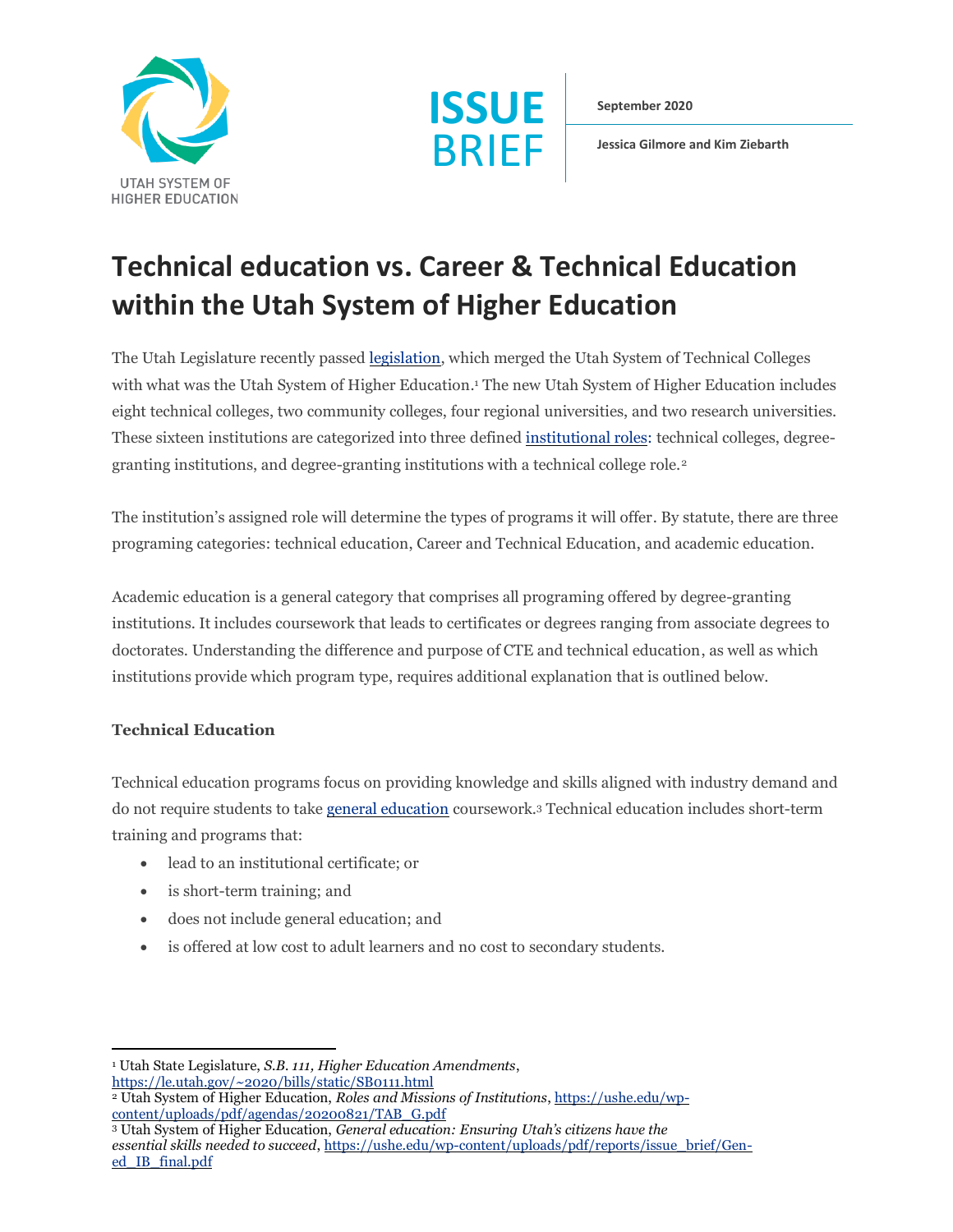Although technical education does not require general education, both academic competencies and occupational skills are integrated into the coursework required for each program. For example, a technical education manufacturing program may include instruction in applied math and science as they apply to the technical skills required for the occupation. The instruction in each program is determined by occupational advisory committees that evaluate the program annually to ensure alignment with current and relevant industry practices. This helps to ensure that graduates have the knowledge and skills necessary to succeed in industry.

The following technical colleges are statutorily authorized to offer technical education within their designated region:

- Bridgerland Technical College
- Davis Technical College
- Dixie Technical College
- Mountainland Technical College
- Ogden-Weber Technical College
- Southwest Technical College
- Tooele Technical College
- Uintah Basin Technical College

In addition to the eight technical colleges, the Legislature authorized the following degree-granting institutions to offer technical education within regions that do not have a technical college:

- Utah State University; Eastern, Blanding, and Moab campuses
- Salt Lake Community College
- Snow College

These are the only degree-granting institutions that may offer technical education.

## **Career and Technical Education**

Career and Technical Education includes courses and programs that make up technical education, combined with general education, resulting in certificates and degrees. CTE includes courses and programs that:

- are designed to meet industry needs; and
- lead to a certificate or a degree; and
- may qualify for funding under the Carl D. Perkins Strengthening Career and Technical Education [for the 21st Century Act;](https://cte.ed.gov/legislation/perkins-v)<sup>4</sup> and
- includes general education requirements.

<sup>4</sup> Perkins Collaborative Resource Network, *Perkins V[, https://cte.ed.gov/legislation/perkins-v](https://cte.ed.gov/legislation/perkins-v)*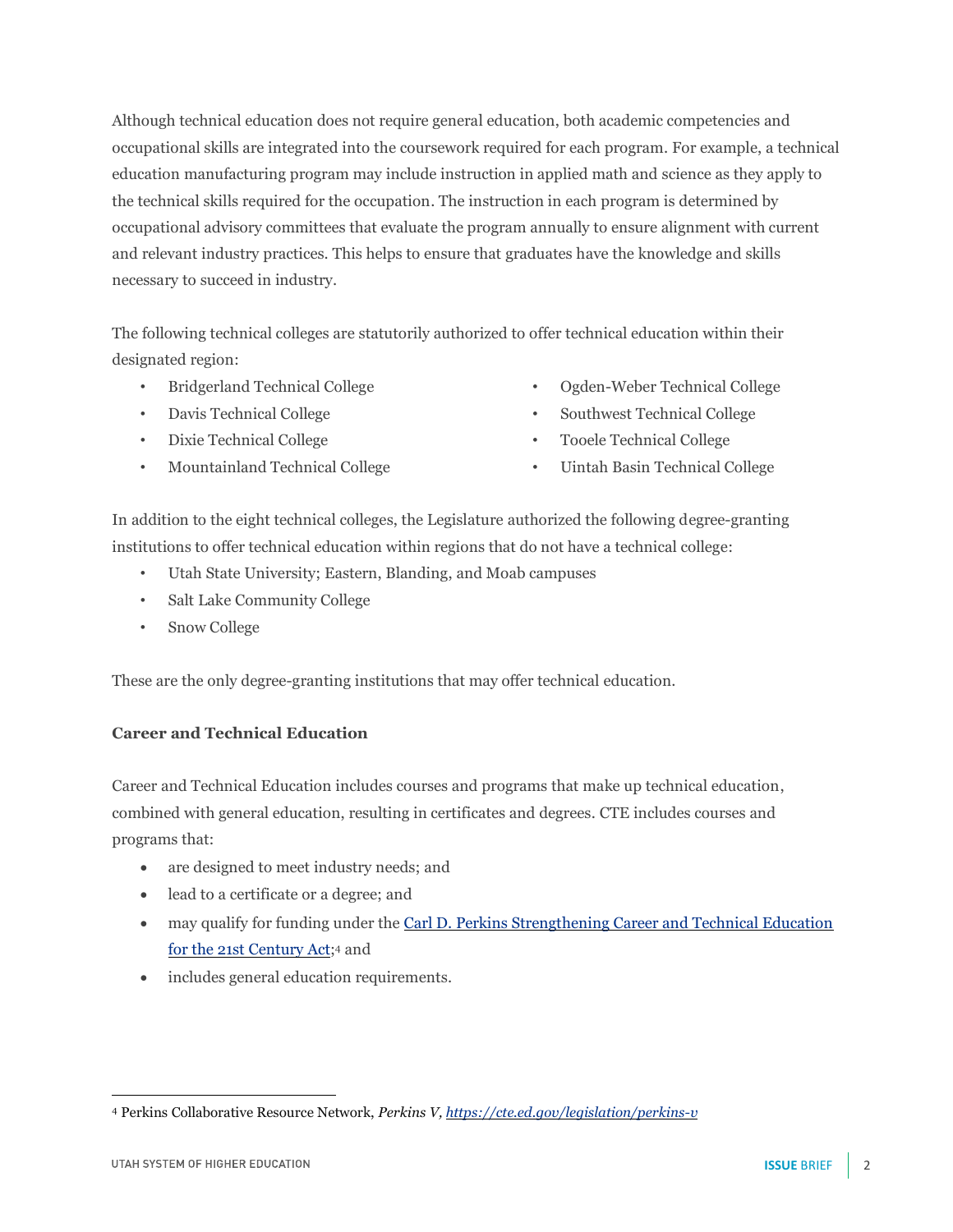CTE courses provide "students of all ages with the academic and technical skills, knowledge, and training necessary to succeed in future careers and to become lifelong learners." <sup>5</sup> CTE courses and programs are available at the following public colleges and universities within Utah:

- Salt Lake Community College
- Snow College
- Utah State University
- Southern Utah University
- Weber State University
- Utah Valley University
- Dixie State University

## **How technical education and CTE fit together to create seamless pathways**

Though CTE and technical education differ, there is overlap. Technical education is available to students at little to no cost, enabling students to acquire industry-ready skills and employability without accumulating student debt. Additionally, technical education focuses on the technical and related skills needed to enter and succeed in industry via the most efficient and economical pathway possible. In contrast, CTE builds on the foundation of technical education, providing additional general education courses and coursework designed to enhance skill development and promotion within the industry.

Because technical education is a component of CTE, it can also be articulated to create a seamless pathway between secondary institutions, technical colleges, and degree-granting institutions. A major benefit of having all public community colleges, universities, and technical colleges in the same System is the increased ease of articulation of programming between institutions—meaning that program courses are both transferable and applicable to satisfy specific credential requirements across institutions. Moreover, seamless articulation and the ability of dual-enrolled secondary students to earn college credit through Concurrent Enrollment reduces students' risk of unnecessarily repeating similar courses, saving students both time and money on their way to graduation.

Ideally, all technical pathways, whether they are technical education or CTE, are designed as stackable programs that allow students to achieve several meaningful milestones along the way to their final educational goal. If students collect and use credentials that build from one to another, students can gain experience, increase earnings, and minimize debt. Typically, each step up means more responsibility, wage increases, and other benefits. This approach is "[vertical credential stacking](https://www.insidehighered.com/views/2016/05/23/understanding-differences-what-credentials-are-being-stacked-and-why-essay)."<sup>6</sup> These streamlined pathways work to remove educational cul-de-sacs, which are created when programs are not aligned

<sup>5</sup> Advance CTE, *About CTE,* <https://careertech.org/CTE>

<sup>6</sup> Inside Higher Ed, *Making Credentials Matter*,

[https://www.insidehighered.com/views/2016/05/23/understanding-differences-what-credentials-are-being](https://www.insidehighered.com/views/2016/05/23/understanding-differences-what-credentials-are-being-stacked-and-why-essay)[stacked-and-why-essay](https://www.insidehighered.com/views/2016/05/23/understanding-differences-what-credentials-are-being-stacked-and-why-essay)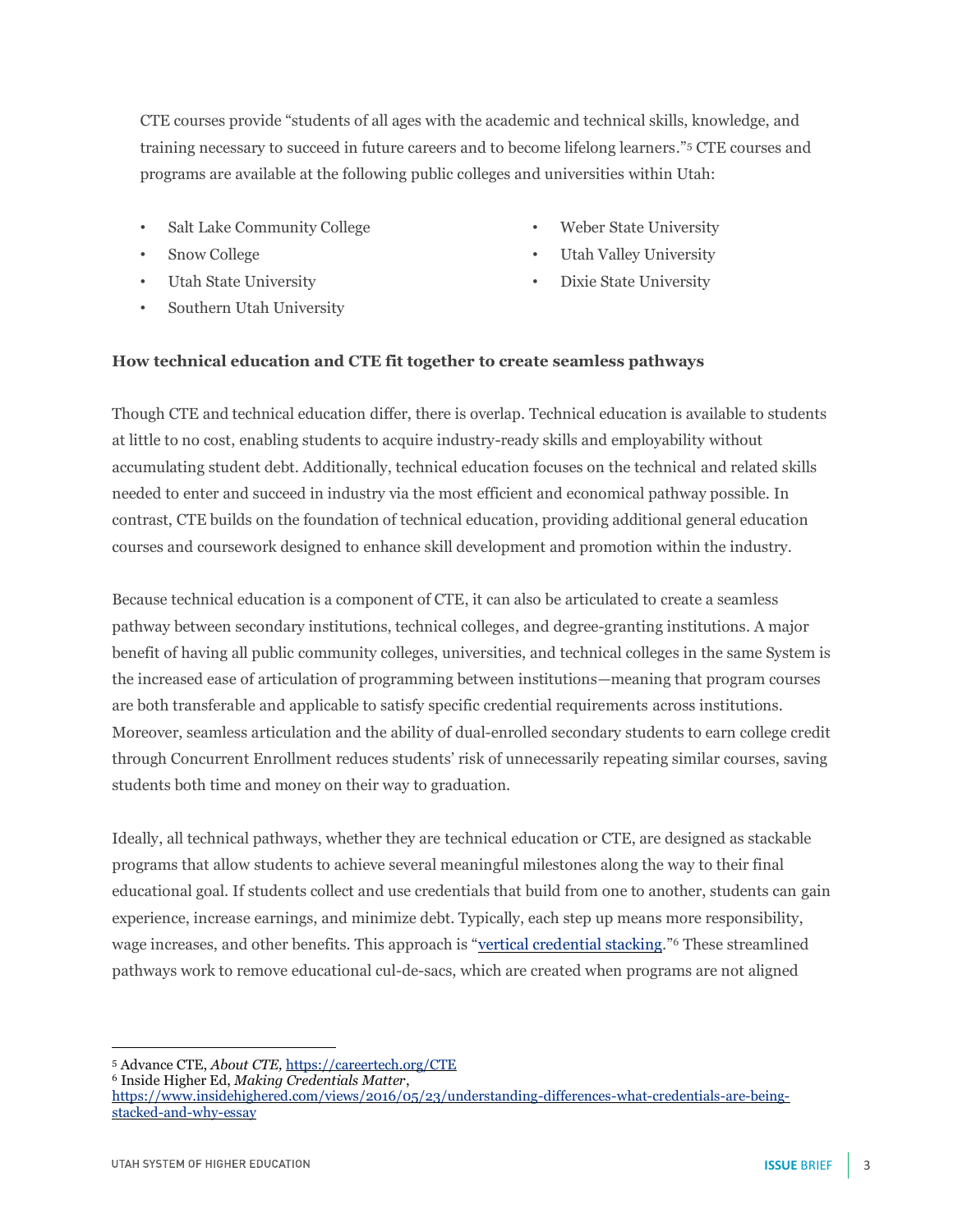between institutions, and previous coursework is not rewarded, causing students to repeat courses or accrue excess credits.

Additionally[, stackable credentials](https://www.insidehighered.com/views/2016/05/23/understanding-differences-what-credentials-are-being-stacked-and-why-essay) increase the likelihood that students have acquired meaningful skills, allowing students to work in their field while continuing their education. <sup>7</sup> Institutional offerings are designed to follow a pathway originating with technical education credentials, leading to CTE credentials, and culminating in a bachelor's degree or higher. The multi-award design provides "[on-ramps and off](https://www.insidehighered.com/sites/default/server_files/media/IHE-On-Ramps-and-Off-Ramps-Alternative-Credentials-Preview.pdf?utm_source=mailchimp&utm_campaign=0300c2c2e1f0&utm_medium=page)[ramps](https://www.insidehighered.com/sites/default/server_files/media/IHE-On-Ramps-and-Off-Ramps-Alternative-Credentials-Preview.pdf?utm_source=mailchimp&utm_campaign=0300c2c2e1f0&utm_medium=page)" for students to stop out of school and start again without losing the credentials they have already acquired.<sup>8</sup>

Students who have earned institutional and, if applicable, industry credentials are more employable. Once in the workforce, students can more easily transition from secondary to postsecondary education, often with a livable income and sometimes with tuition assistance.



<sup>7</sup> Inside Higher Ed, *Making Credentials Matter,* 

[https://www.insidehighered.com/views/2016/05/23/understanding-differences-what-credentials-are-being](https://www.insidehighered.com/views/2016/05/23/understanding-differences-what-credentials-are-being-stacked-and-why-essay)[stacked-and-why-essay](https://www.insidehighered.com/views/2016/05/23/understanding-differences-what-credentials-are-being-stacked-and-why-essay)

<sup>8</sup> Inside Higher Ed, *On-Ramps and Off-Ramps,* 

[https://www.insidehighered.com/sites/default/server\\_files/media/IHE-On-Ramps-and-Off-Ramps-Alternative-](https://www.insidehighered.com/sites/default/server_files/media/IHE-On-Ramps-and-Off-Ramps-Alternative-Credentials-Preview.pdf?utm_source=mailchimp&utm_campaign=0300c2c2e1f0&utm_medium=page)[Credentials-Preview.pdf?utm\\_source=mailchimp&utm\\_campaign=0300c2c2e1f0&utm\\_medium=page](https://www.insidehighered.com/sites/default/server_files/media/IHE-On-Ramps-and-Off-Ramps-Alternative-Credentials-Preview.pdf?utm_source=mailchimp&utm_campaign=0300c2c2e1f0&utm_medium=page)